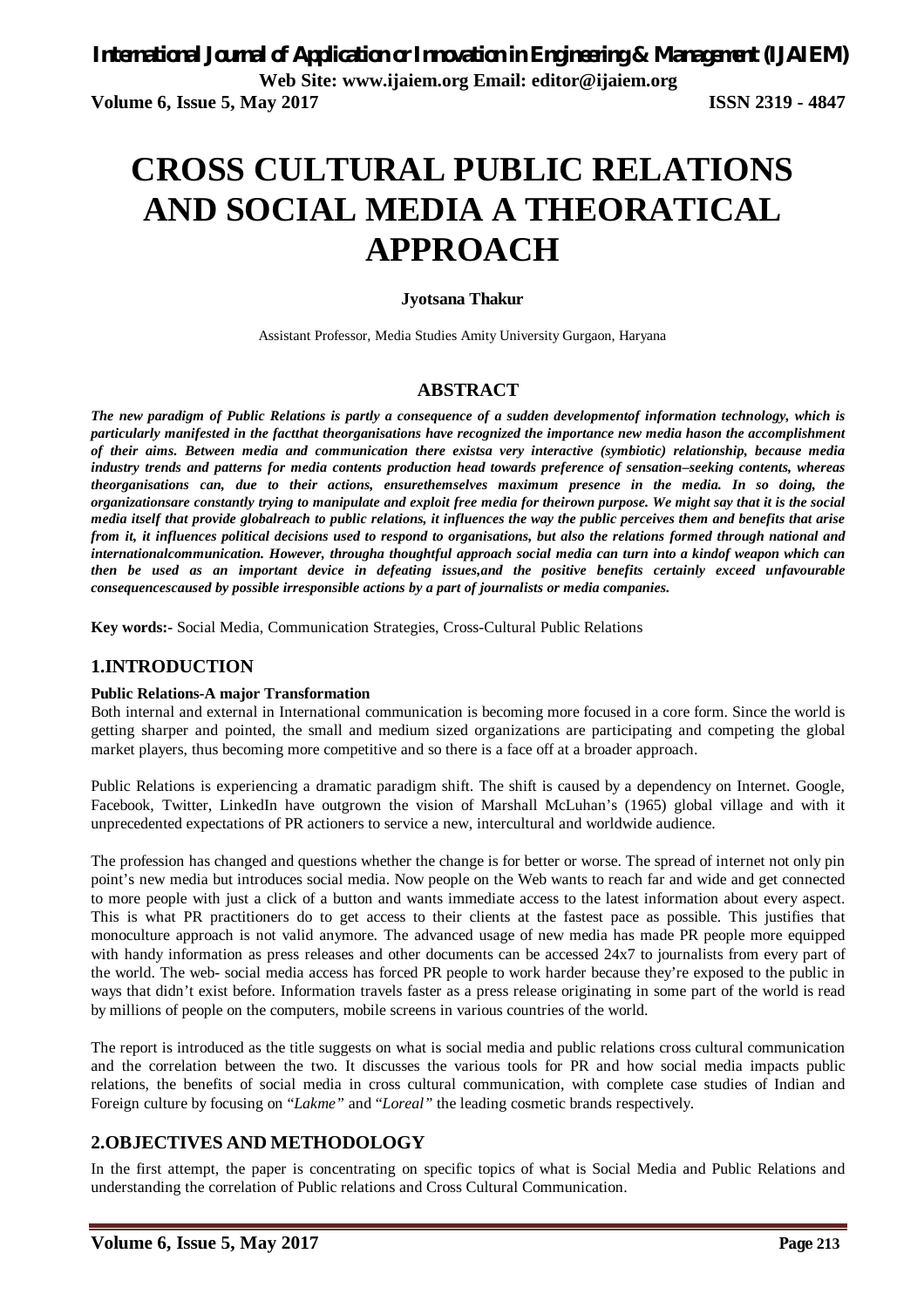# **Volume 6, Issue 5, May 2017 ISSN 2319 - 4847**

In the second phase of the paper a complementary objective is going to be introduced: The media tools for PR, introduction to social media explaining the role and influence of PR in modern society with impact of social media on PR and benefits of social media in Cross Cultural communication.

The third phase comes after listing out the various benefits in numbers of social media in cross cultural communication, it focuses on real time learning through case studies and understanding of the culture and PRand the difference that PR makes to the society, followed by conclusion and references.

## **Research Questions**

- 1. To justify the existence and pertinence of corporate communication.
- 2. To describe and characterize public relations.
- 3. To study in depth and Cross Cultural Communications
- 4. To describe social media and identify the media tools for PR.
- 5. To identify the role and influence of social media in modern society
- 6. Aim to enhance understanding and learning and aware through popular PR campaigns
- 7. To describe the strategies impact of social media on PR
- 8. To determine the underlying benefits of social media in cross Cultural Communications
- 9. To describe and identify the cultural difference on various aspects
- 10. Briefing about the famous case studies of cosmetic brands of India and France (Paris).

# **3.METHODOLOGY**

The phases of the paper described in the subheads share in essence Public Relations definitions, also introduction to cross cultural communication. Then role of social media impact and benefits to PR and cross cultural communication, respectively. In addition to this, various tools for PR, usage of social media platforms and popular social media campaigns will be discussed to enhance learning. This will further incorporate the case studies of a cosmetic brand, for which comparison and analysis and social media strategies will be described.

The brand samples and related case studies have been done to show clarity by compassion of the two cosmetic products. This also enlightens and makes the reader learn about the most popular campaigns done in public relations for awareness to bring about a change in the society. The paperis completely based on secondary data collection. The data analysis is done in the conclusion.

All references quoted in review of the literature are purely basedsecondary data.The conclusion summarizes the title about what's the thought process.

# **5.PUBLIC RELATIONS**

Public, for the purpose of discussion of public relations, is a group of people with some kind of common interest with which we are concerned. The purpose of public relations practice is to establish a two-way communication to resolve conflicts of interest by seeking common ground or areas of mutual interest and to establish understanding based on truth, knowledge and full information.

The scale of activity to promote good public relations may vary considerably according to size and nature of interested parties but the philosophy, strategy and methods will be very similar, whether the public relations program is designed to influence the international understanding or to improve relations between the company and its customers, agents and employees.

Public relations is a two-way persuasive communication process which is used as an instrument of generating goodwill, co-operation, understanding-etc between the organization on the other hand and its public on the other. Public relations can never be aggressive, it is always persuasive.

It is persuasive communication process. Accordingly the public relations exercise will depend on truth, honesty, courtesy, social interaction and use of convincing power and logic, instead of intimidation or dominance. Information should not be partial and total and sincere.

In public relations exercise long term objectives are achieved. Hence, it will be a continuing exercise. Organization will mean all types of institutions, factories, companies and offices, etc. public include all those persons who are carried with a particular organization in one form or other. Each organization will be different publics.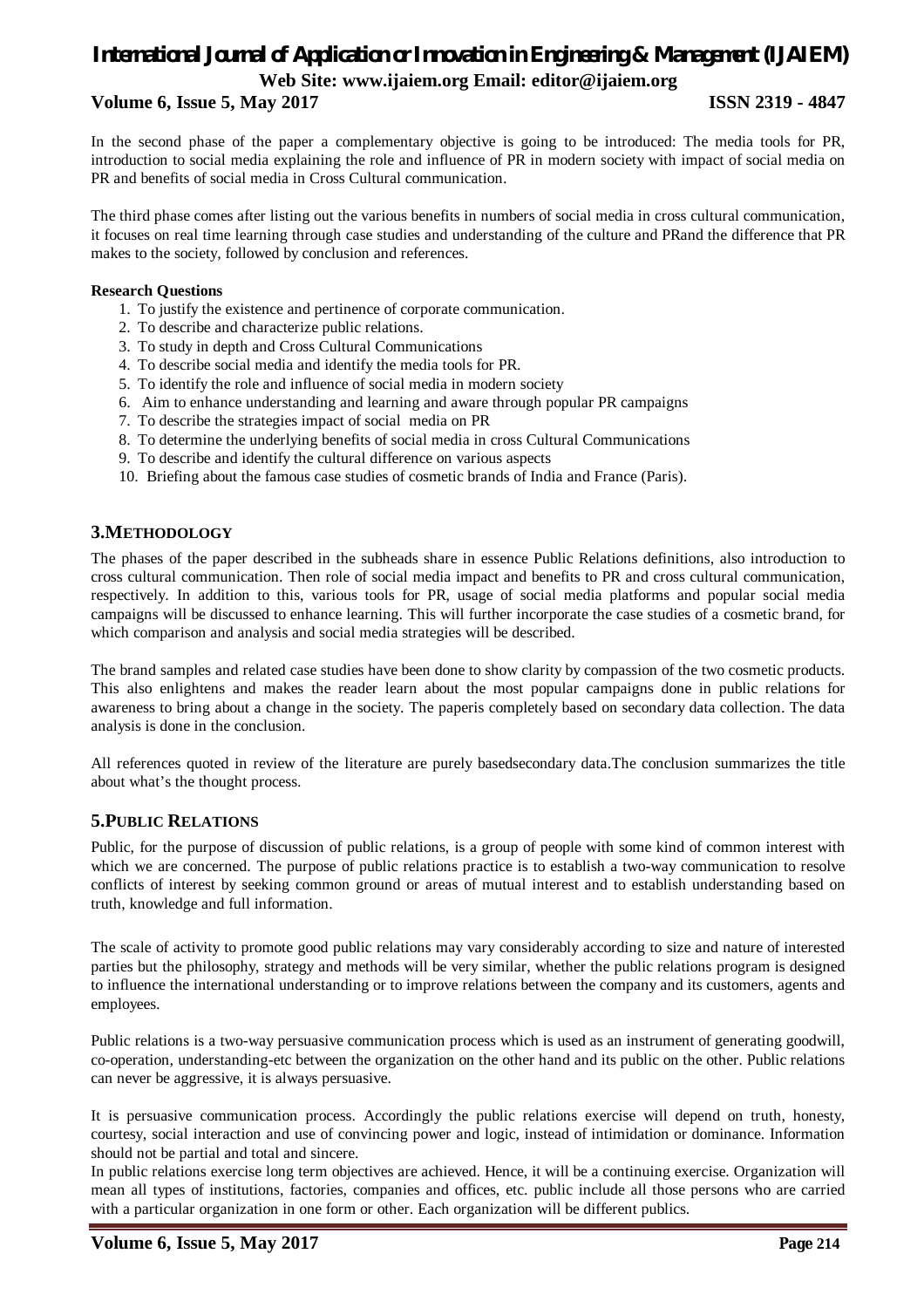# **Public Relations is:**

- Art and science of developing reciprocal understanding and goodwill
- The behavioral science concerned with the study of behaviors and attitudes of the management of the organizations as well as the employees and other publics of the organization.
- The technology of making other people agree to your proposal
- The persuasive communication designed to influence specific publics, and
- Doing good and getting credit of it.

As per Cutlip and Center, Public Relations is an engagement function which evaluates the public attitude and identifies the policies and programmes in co-operation with the public's.

Bernays says, "Public Relations is two-way street."

# **6.PUBLIC RELATIONS & CROSS CULTURAL COMMUNICATION**

Public relations play an important role in the world of international business. From a corporate standpoint, PR can help companies to develop positive images for their businesses. From a marketing perspective, public relations play an important role as part of the marketing strategy. PR help to position the company's product or brand and build brand equity.

# **The generic principles are as follows**

- 1.Public relations is involved in strategic management. An organization that practices public relations strategically develops programs to communicate with the strategic publics, both external and internal, that provide the greatest threats to and opportunities for the organization.
- 2.Public relations is empowered by the dominant coalition or by a direct reporting relationship to senior management. In effective organizations, the senior public relations person is part of or has access to the group of senior managers with greatest power in the organization.
- 3.The public relations function is an integrated one. Excellent departments integrate all public relations functions into a single department or have a mechanism to coordinate the departments. Only in an integrated system of public relations can public relations develop new communication programs for changing strategic publics.
- 4.Public relations is a management function separate from other functions. Many The importance of culture in global public relations -232 organizations splinter the public relations function by making it a supporting tool for other departments such as marketing, human resources, law, or finance. When the public relations function is sublimated to other functions, it cannot move communication resources from one strategic public to another the way an integrated public relations function can.
- 5.The public relations unit is headed by a manager rather than a technician. Communication technicians are essential to carry out daily communication activities. Yet excellent public relations units must have at least one senior communication manager who conceptualizes and directs public relations programs or this direction will be supplied by other members of the dominant coalition who have no knowledge of communication or relationship building.
- 6.The two-way symmetrical model of public relations is used. Two-way symmetrical public relations is based on research and uses communication to manage conflict and improve understanding with strategic publics. Excellent public relations departments model more of their communication programs on the two-way symmetrical model than on the press agency, public information, or two-way asymmetrical models.
- 7.Asymmetrical system of internal communication is used. Excellent organizations have decentralized management structures that give autonomy to employees and allow them to participate in decision making. They also have participative, symmetrical systems of internal communication. Symmetrical communication with employees increases job satisfaction because employee goals are incorporated into the organizational mission.
- 8.Knowledge potential for managerial role and symmetrical public relations. Excellent public relations programs are staffed by professionals — people who are not only educated in the body of knowledge but who are also active in professional associations and read professional literature. 9. Diversity is embodied in all roles. The principle of requisite variety states that effective organizations have as much diversity inside the organization as in the environment. Excellent public relations include both men and women in all roles, as well as practitioners of different racial, ethnic, and cultural backgrounds.

An organizational context exists for excellence. Excellent public relations departments are nourished by organic, decentralized management structures, which allow participative rather than authoritarian cultures.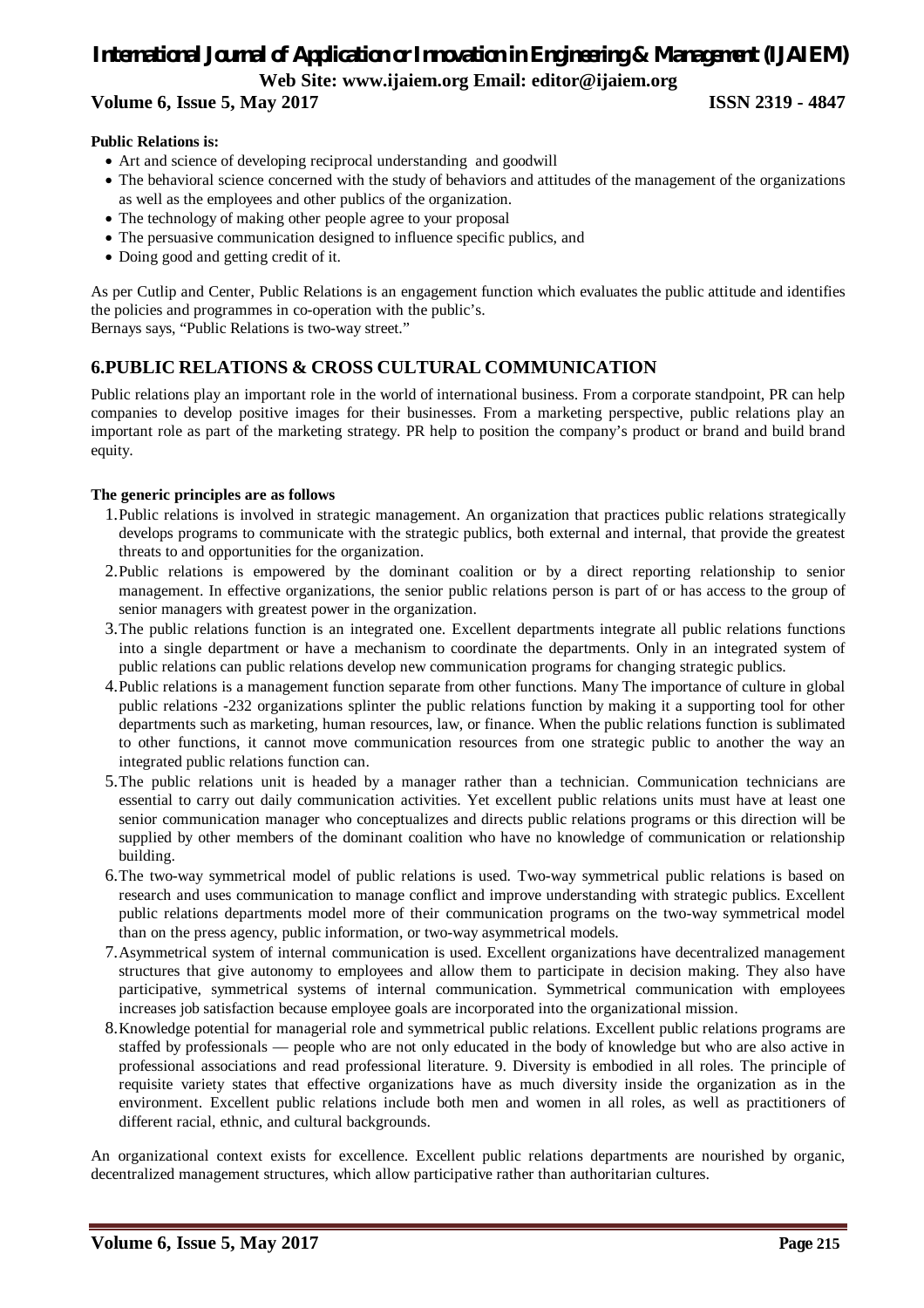# *International Journal of Application or Innovation in Engineering & Management (IJAIEM)*

**Web Site: www.ijaiem.org Email: editor@ijaiem.org**

**Volume 6, Issue 5, May 2017 ISSN 2319 - 4847**

# **7.CROSS CULTURAL COMMUNICATION**

Cross cultural communication is a field of study that looks at how people from differing cultural backgrounds communicate in similar and different ways among themselves and how they endeavor to communicate across cultures. Cross cultural communication is important for any company that has diverse workforce or plans conducting global businesses. This type of communication involves an understanding of how people from different cultures speak, communicate and perceive the world around. Cross cultural communication in an organization deals with understanding different business customs, beliefs, and communication strategies. Language differences, non-verbal differences and power distance that affect cross cultural communication.Cross cultural differences can thwart PR campaign plans. It is therefore crucial that PR practitioners incorporate a cross cultural competence and global thinking approach. With the growth of international business, PR have become more complex. Public relations functions therefore become far more challenging. In addition to the usual professional skills, PR practitioners should expand their knowledge of world cultures, languages, customs, and ways of conducting business.

# **8.THE FACTORS AFFECTING CROSS- CULTURAL COMMUNICATION ARE**

Culture directly affects the communication process in an international business setting through seven variables. These seven items form the acronym LESCANT:

- Language
- Environmental and technological considerations
- Social organization
- Contexting and face-saving
- Authority conception
- Nonverbal communication behavior
- Time conception

The seven factors alone do not provide a thorough knowledge of another culture. Moreover, these seven dimensions of culture are not intended to represent the only cause of intercultural communication difficulties. Being aware of these factors does, however, provide an underlying foundation on which one can construct a framework for understanding the businesspeople from other cultures. In short, these seven factors represent an approach for asking the right questions needed to see the most significant cultural differences and similarities. The answers to those questions vary according to the individual experiences of those involved.

## **MEDIA/TOOLS FOR PUBLIC RELATIONS**

Creation and maintenance of a good public reputation is a complex and ongoing process. Without an effective PR, it is very difficult to reach the attention of the target audience and much less to influence their opinion and decisions. But when the relationship with the target group is finally established, it needs to be maintained in order to keep it on a high level. The process works similar to the interpersonal relationships. When two people lose contact, they pretty much disappear from each other lives no matter how close they used to be. And the same happens with the target audience if the established relationship is not maintained.Common PR activities include speaking at conferences, seeking industry awards, working with the press, communicating with employees, and sending out press releases.

## **Common PR Tools and Techniques**

In order to build a relationship with the target audience and maintain it on a high level, PR specialists use a variety of tools and techniques. Some of the most common ones include:

## **Attendance at public events**

In order to attract public attention and keep it engaged with a particular organization or an individual, PR specialists take an advantage of every public event and the opportunity to speak publicly. This enables them to directly reach the public attending the event and indirectly, a much larger audience.

## **Press releases**

Information that is communicated as a part of the regular TV or/and radio programme, newspapers, magazines and other types of mainstream media achieves a much bigger impact than advertisements. This is due to the fact that most people consider such information more trustworthy and meaningful than paid ads. Press release is therefore one of the oldest and most effective PR tools.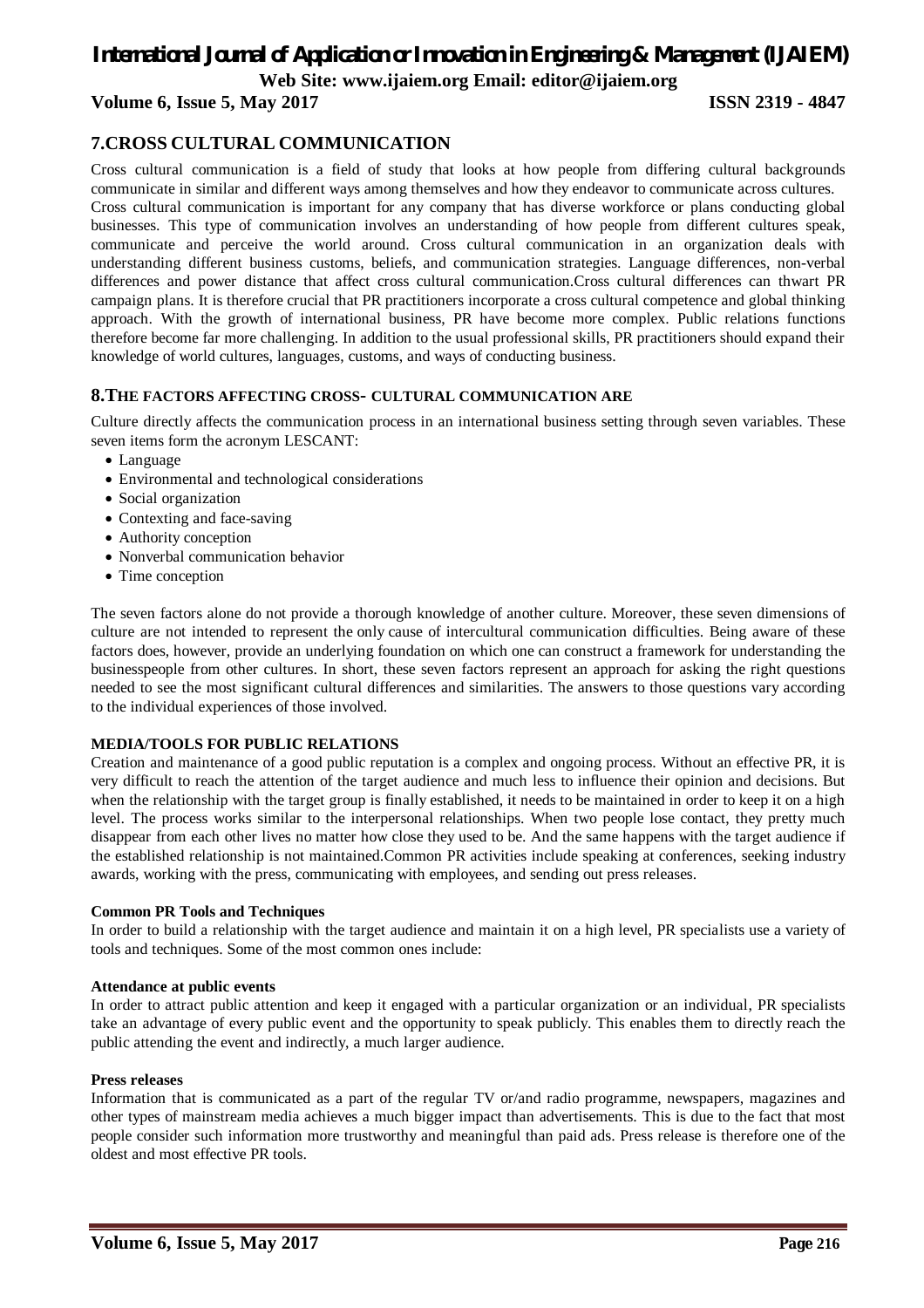# **Volume 6, Issue 5, May 2017 ISSN 2319 - 4847**

## **Newsletters**

Sending newsletters – relevant information about the organization or/and its products/services - directly to the target audience is also a common method to create and maintain a strong relationship with the public. Newsletters offering promotional products are also a common marketing strategy but PR specialists use it to share news and general information that may be of interest to the target audience rather than merely promoting products/services.

## **Blogging**

To reach the online audience, PR specialists use the digital forms of press releases and newsletters but they also use a variety of other tools such as blogging and recently, microblogging. It allows them to create and maintain a relationship with the target audience as well as establish a two-way communication.

## **Social Media Marketing**

Like its name suggests, it is used primarily by the marketing industry. Social media networks, however, are also utilized by a growing number of PR specialists to establish a direct communication with the public, consumers, investors and other target groups.

## **Messaging**

Messaging is the process of creating a consistent story around a product, person, company, or service. Messaging aims to avoid having readers receive contradictory or confusing information that will instill doubt in their purchasing choice or spur them to make other decisions that will have a negative impact on the company. A brand should aim to have the same problem statement, industry viewpoint, or brand perceptionshared across multiple sources and media.

# **Audience Targeting**

A fundamental technique of public relations is identifying the target audience and tailoring messages to appeal to them. Sometimes the interests of different audiences and stakeholders vary, meaning several distinct but complementary messages must be created.

Stakeholder theory identifies people who have a stake in a given institution or issue. All audiences are stakeholders (or presumptive stakeholders), but not all stakeholders are audiences. For example, if a charity commissions a public relations agency to create an advertising campaign that raises money toward finding the cure for a disease, the charity and the people with the disease are stakeholders, but the audience is anyone who might be willing to donate money.

## **Media Marketing**

Digital marketing is the use of Internet tools and technologies, such as search engines, Web 2.0 social bookmarking, new media relations, blogs, and social media marketing. Interactive PR allows companies and organizations to disseminate information without relying solely on mainstream publications and to communicate directly with the public, customers, and prospects. Online social media platforms such as Facebook and Twitter ensure that firms can get their messages heard directly and quickly. Other forms of media include newspapers, television programs, radio stations, and magazines. Public relations people can use these various platforms and channels to publish press releases. It is important to ensure that the information across all channels is accurate and as complementary as possible.

# **9.SOCIAL MEDIA**

Social Media has a wide role to play in changing the mindset and lifestyle of common man. In a developing country like India, such a thing has a deep root in transforming things. Social media has its own positive and negative impacts and it is spreading its territory vigorously as fast as a forest fire. A developing country is always in a state of instability with respect to the changes in the lifestyle, culture and civilization; and they get very easily influenced by the newly emerging fields especially when that comes into play from some developed countries. Social media has got an air to burn its flames throughout the world. Something that has planted its roots universally is definitely highly influential, and Indians are no bar in getting into its whirlpool.

Now when we get into the depth of the topic, and check what actually the social media means; not surprisingly majority will come up with the reply of Facebook, and a few may go ahead with more social networking sites. Is that entire social media all about? Well, social media is much more than these social interactive sites, and contains the stuff a lot more than the mere gossips and sharing some personal pictures.

Coming on to the discussion of the various inclusions within the raft of social media, let's start with the most popular one being the 'Social Networking Sites'. The sites like Facebook are used as a time-pass by the majority population, but many intellectuals use this to advertise and promote their small and large scale business as well. People also have much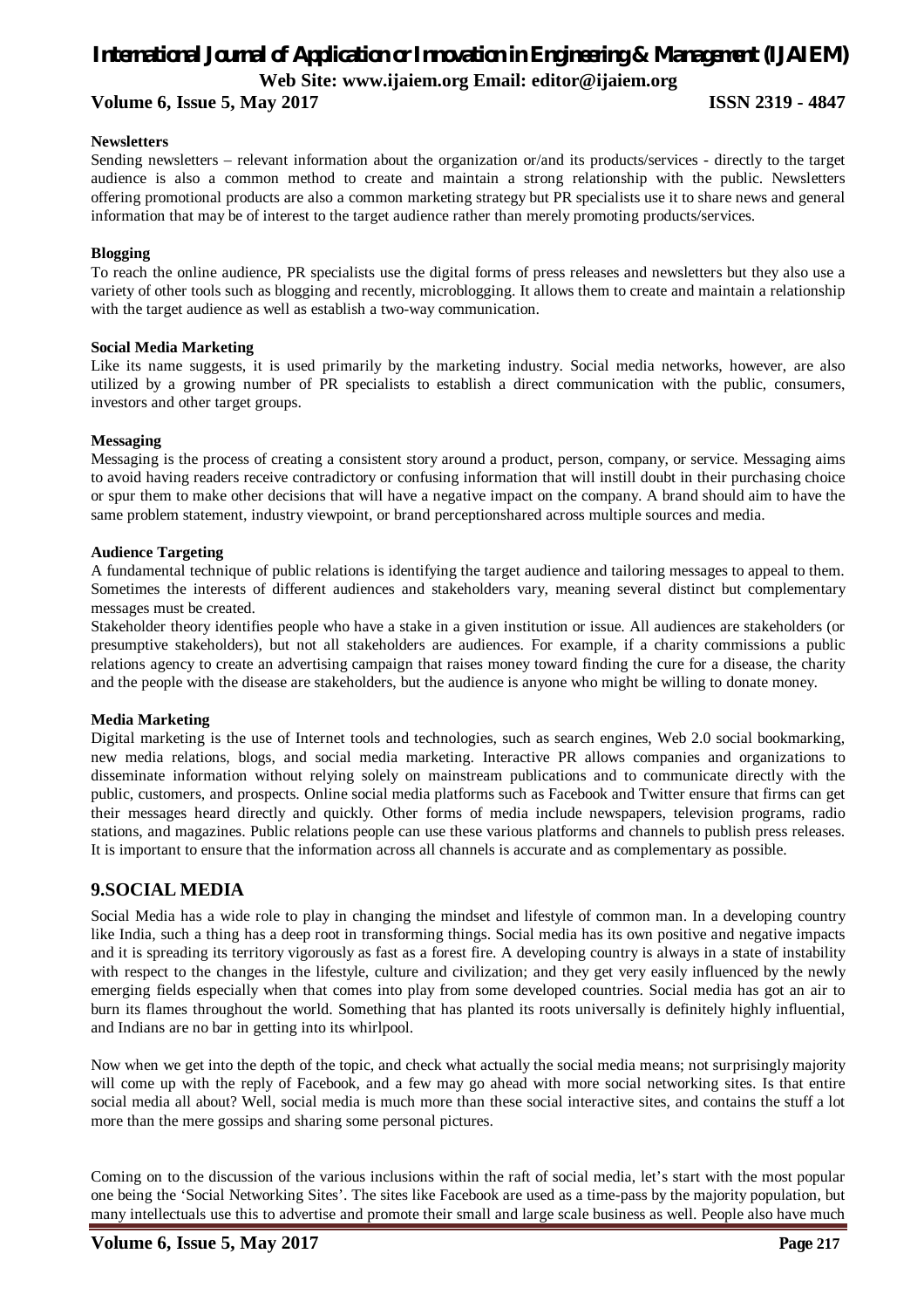# **Volume 6, Issue 5, May 2017 ISSN 2319 - 4847**

knowledge regarding the blogging sites like Twitter, content communities like You Tube, social news sites like Leakernet etc., but nobody actually links these with the social media. These sites remain on the top surfing sites, still without knowing their utility as social media. Again the collaborative sites like the Wikipedia are utilized to the fullest for reference for all sorts of study and analyses. There are some selective audience sites like the virtual gaming sites and the virtual social world sites. All these have a widespread impact on altering the culture of any community.

These sites have a good volume of useful material which is handy from the day-to-day utilities to the work arena or business block or the sports avenue or for that matter any other field. People from any field, any culture, tradition, linguists or community are not out of its vicious circle. Leaving behind the illiterate ignorant population, every child, every person is already into the trap of this social media. The more people are into the social circle, the more they are prone to serious risks of letting their personal details and information into the hands of the hackers. Parameters of Social Media influencing the Indian Culture and Mind-set. There are various parameters that influence the mind-set of the common man especially with respect to the alterations in our culture and tradition that has a very special image and respect world-wide.

## **Quality of the Content**

Starting with the 'Quality of the Content' that is present in these sites involved in the social media. The web content is really of high quality with an efficient lay out and presentation summing up all the relevant details from the core content to the recent research or development on the topic. On the other way round, the material content does not have any boundaries, screening, limitations or censored. These are just displayed without any restrictions which are definitely impacting the mind-set of the youth, who are getting more and more aggressive in their conduct. This is very much appreciated from the present law and order situation of our country.

# **Accessibility**

Again, the content displayed is available to anyone and everyone. The sites are more commercial and they just want publicity by hiking the undue bits of information. Such exaggeration of the news is not only against the ethics of the news circulation, but it often harms the image and future life of the victim, who is already undergoing immense trauma. This availability of unwanted piece of information like the detailed explanation of the rape cases, is definitely not going to provide any help to the readers; hence just an undue publicity in order to attract many more readers. The easy accessibility of the content and the bits of personal information like the social profile uploaded in these sites are like a cherry on the cake for the hackers. The critical information gets an easy breakthrough, and people are indirectly digging the pit for their own fall. A simple example like the easy accessibility of the profile pictures could be misused by anyone in any way. This is what India is facing today in the form of 'cyber crimes'. Usability

The easy learning and grasping aptitude of the children is again focused by the social media by various attractive advertisements being popped up and distracting their attention towards the gaming zones. Even if a child tries to search for the study material, the advertisements popping in are enough to distract their attention. Also the age bar laid on the social media is so vague that any child can pave their way to gain entry to the rubbish contents of the Internet world, as worse as the porn content. With a total lack of security and safety of the content displayed, how can we hope our culture to be moving on the right path? Children do get their minds adulterated with these rubbish contents; being the stepping stones of future India, they are definitely hampering our culture and image universally.

## World Come Closer

With so many negative points to be displayed, the social media do have some points in their favor. We cannot deny the fact that the social media has wrapped up the world into the hands of the Indians. The world has come closer, with the possibility of interaction anywhere in the world in just a few clicks away. The family can get in touch with their children working abroad, the grandparents can have a regular glimpse of their grandchildren, they can interact, visualize and perceive their growth. Social media is helping to retain our family bond and in fact has made the bond more affectionate. From the business and work point of view, the contents displayed on the social media can be easily edited, unlike the old fashioned articles and journals. This easy editing and displaying the recent and latest updates again have helped to build up the general awareness and contributed in the growth of the Indian economy indirectly. With a deep analysis of the subject, we can precisely call the social media as a tool that requires utmost cautious handling. This can be highly beneficial if used appropriately. Undoubtedly, the social media can have a very good impact on our culture and can help to spread our days old tradition with immense pleasure and prestige. All that requires is a firm mind, good intellect and a decent approach to the available source that is social media.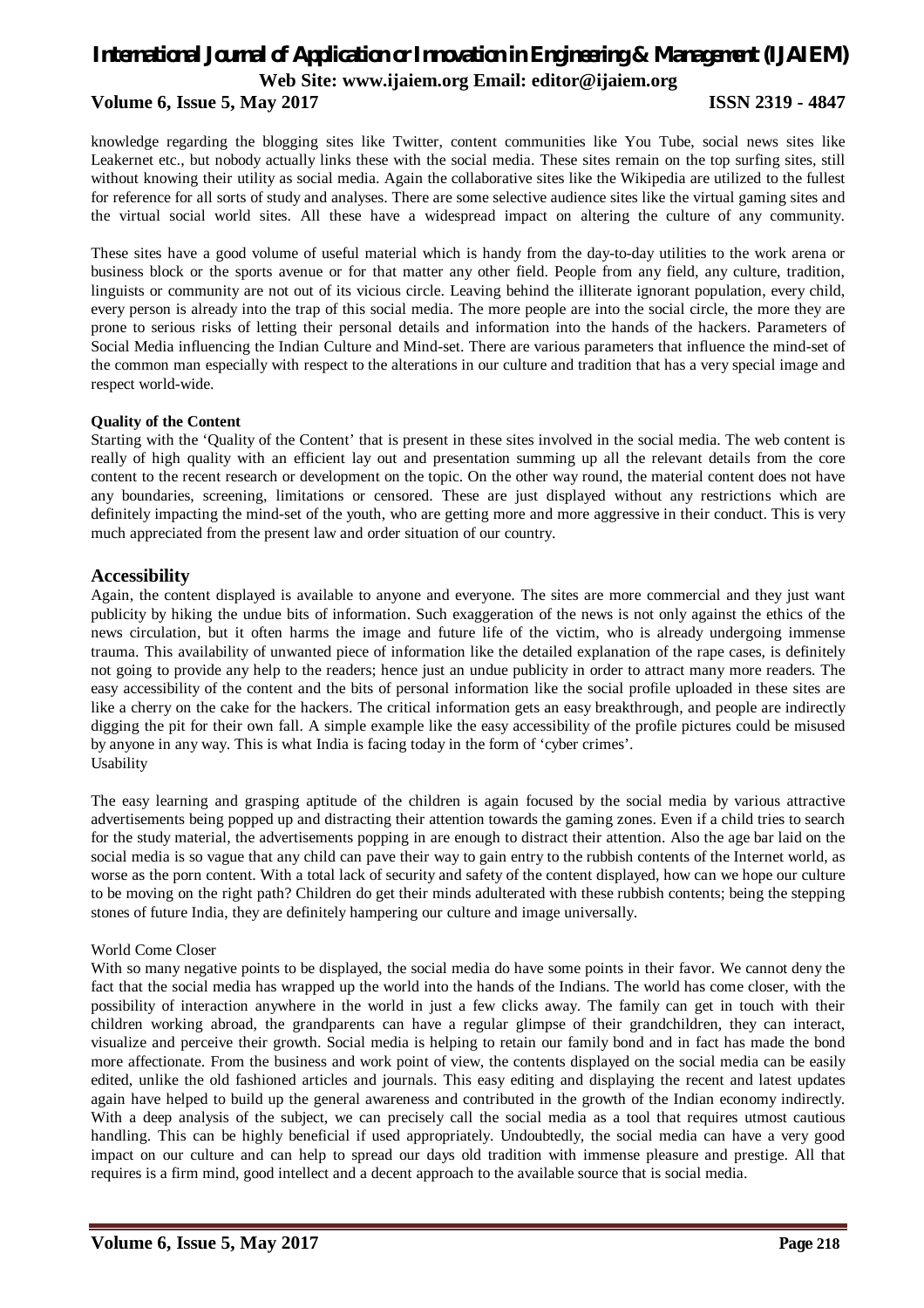# *International Journal of Application or Innovation in Engineering & Management (IJAIEM)*

**Web Site: www.ijaiem.org Email: editor@ijaiem.org**

**Volume 6, Issue 5, May 2017 ISSN 2319 - 4847**

# **THE ROLE AND INFLUENCE OF SOCIAL MEDIA ON THE MODERN**

## **Public Relations Industry**

Over the last few years, it has become apparent that social media has captured the fancy of most people. The extensive use of social media has drastically changed the way people communicate and share information.Social media has a huge impact not only on people, but also on brands across industries as they devise strategies to engage their audiences and win their loyalty. Public Relations(PR) is no different as professionals constantly seek to communicate with and hear from customers, who are ever-present and active on social media.It, therefore, makes sense for PR practitioners to use it to their advantage. In fact, most of them have made it an integral part of their practice and offer social media management services.It's not just Facebook and Twitter where brands strive to make their presence felt. Platforms such as LinkedIn, Instagram, Pinterest, and Google+ cannot be overlooked if modern PR practitioners want to convey their story successfully.

#### **How PR practitioners can use each of these platforms advantageously. Facebook**

Wherever you go, you're sure to find people using Facebook as if they were addicted to it. You can love it or hate, but you certainly cannot ignore it. It is extremely popular among the masses, and allows you to engage your audience through high-quality content in the form of posts, images, videos, infographics, and links.In order to succeed on Facebook, you will need to become a conversational brand. Only then will you be able to build a strong base of audience. Once you've developed that, they will be able to follow your page and receive updates about your brand as and when you post them..

Apart from that, PR practitioners also explore other features that may be helpful in engaging audiences. These include Mentions (open only to public figures), Facebook's improved search function that makes public posts more accessible, Facebook's shopping tab (not available to all) to partner with marketers and leverage it for better sales, Instant Articles (for iOS) to offer valuable content to customers, and Facebook Events to manage the many events that will be organized.Additionally, Facebook's 'Donate' button, Music Stories and Facebook Professional Services are other features that are helpful to PR professionals.

## **Twitter**

Another platform that is widely used by PR professionals in modern times is Twitter. 'Short and sweet' should be you mantra on this platform as you are limited to 140 characters, which is why it can get challenging to get your message across and ensure that it is thoroughly understood.

However, Twitter is particularly great for making announcements to the public about businesses or clients such as the launch of a new product, the winning of an award, an upcoming event, introducing a new brand in a new market, or to keeping your audience updated during a crisis or an emergency.Of course, you need to let the hashtags (more on them mentioned later in the post) do the talking for you. PR practitioners use Twitter to conduct research by keeping tabs on what clients, competitors, friends, media or influencers are tweeting about. It is an effective networking tool which makes it easy to connect with new people, follow them and get them to follow you.

## **Instagram**

One of the reasons behind the success of Instagram is its ease of use. All you need to do is click a photo and post it. Plus, the Search and Explore functions are turning the social network into an easy-to-navigate news source.Pictures can speak better than text. The main motive of Instagram is to offer interesting accounts, photos and places to consumers. The biggest benefit for PR practitioners here is that they get a ready-made source of influencers to investigate. Some of the most successful Instagram campaigns have capitalized on this aspect.

In addition to showcasing their client's offerings and credentials on Instagram, PR practitioners can use visuals to create and raise awareness about issues and causes, take followers behind the scenes to make a personal connection, and promote events before, after and while they are in progress to entice, create interest and keep tongues wagging for a long time. Features such as double-tapping and tagging people go a long way in increasing user engagement as well. LinkedIn.

Most people are still of the opinion that LinkedIn is more of a professional networking platform rather than a social one. But that has changed with its new emphasis on publishing. LinkedIn can now be used as a blogging forum as well.PR practitioners can use LinkedIn to highlight their client's experience, disseminate content, finding influencers, gaining industry insights, connecting with new clients, discovering media opportunities, identifying new business opportunities and amplifying clients' media coverage.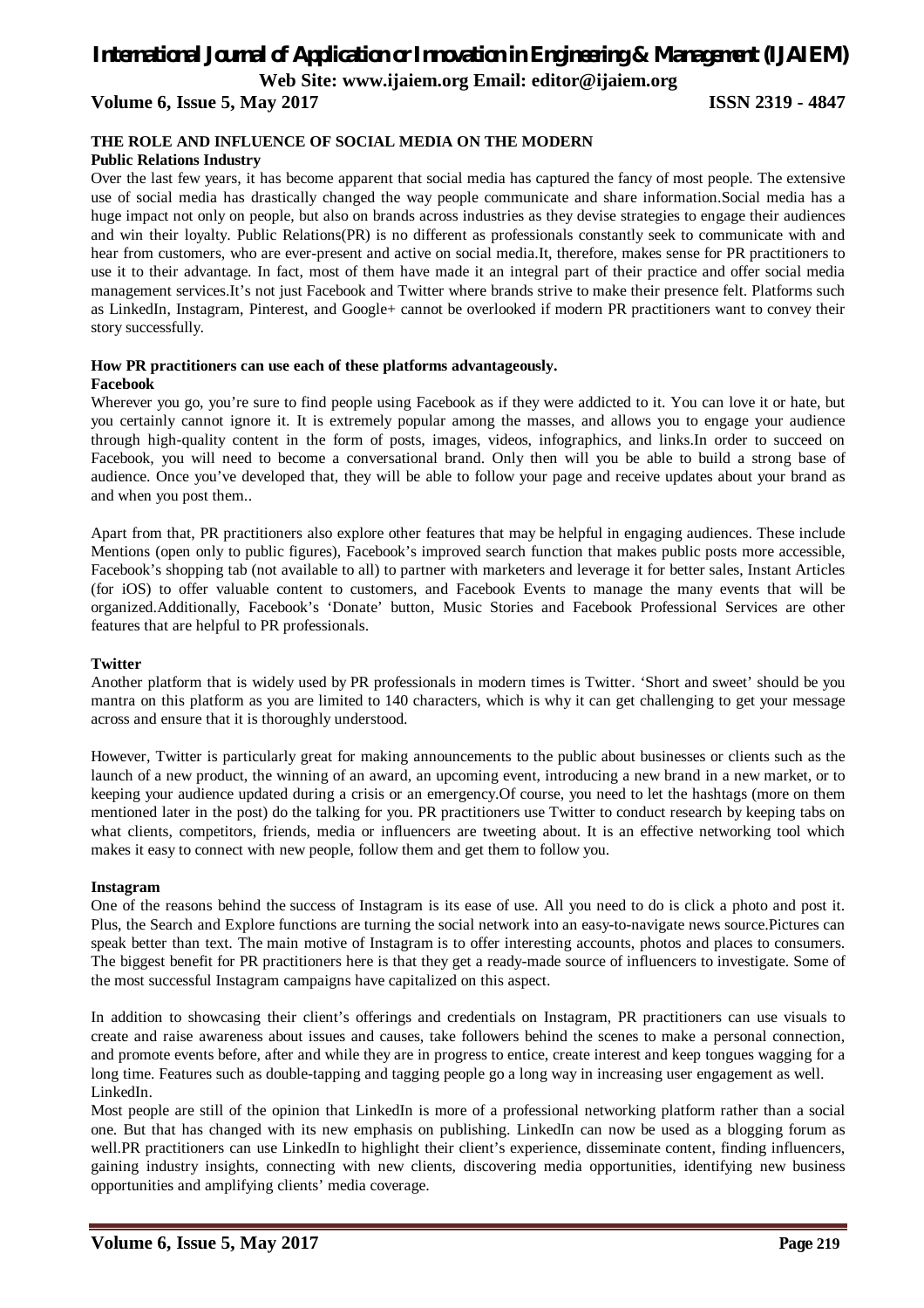# **Volume 6, Issue 5, May 2017 ISSN 2319 - 4847**

While networking opportunities are the biggest draw of LinkedIn, PR practitioners can also use it to establish the relevance of their clients' company page(s). Such a page can prove to be a critical touch point for your brand.PR practitioners can increase their reach by joining LinkedIn Groups where customers and prospects are, or by creating one themselves. The focus, however, should always be on quality rather than quantity. Being in numerous groups does not mean having more contacts or referrals.

By contributing quality inputs on these groups on a regular basis, PR practitioners can help businesses establish themselves as influencers or thought leaders. The groups are also helpful when it comes to conducting market research. Marketers can create free polls and post them to LinkedIn Groups to collect feedback on a product or service.

# **IMPACT OF SOCIAL MEDIA ON PUBLIC RELATIONS**

The terrain of public relations practice is shifting with new media bringing about substantial increases in stakeholder strength through facilitating communication within stakeholder groups and between different stakeholder groups. Anyone with a computer linked to the Internet has the ability to publish information for potential global consumption and it is clear that the internet 'is revolutionizing many aspects of public relations research and practice. The Internet gives public relations practitioners a unique opportunity to collect information, monitor public opinion on issues, and engage in direct dialogue with their publics about a variety of issues. However, much of the academic literature has an overall tone of lament that practitioners were simply transferring traditional approaches and models of public relations practice to the web and were not evolving their practice.

New media is becoming the preferred term for a range of media practices that employ digital technologies and the computer in some way or another. It is used as a term in educational settings as the title of university departments and courses and also as a title of certain artistic practices, making new media both an academic and intellectual subject, and a practice. New media definitions remain fluid and are evolving, with some definitions of new media focusing exclusively upon computer technologies and digital content production whilst others stress the cultural forms and contexts in which technologies are used. One key feature of new and emerging media technologies is that they are often portable and facilitate review of the impact of new media on public relations mobility in communications. New media has a wider reach that anything before it. Wireless and digital technological improvements to media have lifted previous restrictions that required connecting to a static, physical network or machine.

# **BENEFITS OF SOCIAL MEDIA IN CROSS CULTURAL COMMUNICATION**

- 1. People strengthen, build and maintain relationships through social media.
- 2. Interactions and conversations establish interconnectedness, which is an important for communicating with people in the host and home countries.
- 3. Helps in overcoming adjustment challenges
- 4. Establish a sense of community
- 5. One gets information about people from different cultural backgrounds.
- 6. Helps in recognizing the different impressions and expressions of people
- 7. Helps in relationship building
- 8. Helps in adapting new culture easily
- 9. Helps in creating a sense of belonging and integration into the new culture
- 10. Helps in individual development
- 11. It keeps in touch with friends and family in home country's essentially
- 12. Provides outlet for people to communicate in order to stay updated, aware and informed about the current events.
- 13. Social media helps people from the host countries, feel part of their home countries.
- 14. From social media use, relationships are strengthened
- 15. Social media helps in intercultural adaption
- 16. Social media keeps people in touch far and wide, connects people from various cultures and are very convenient for communication purposes
- 17. Social media helps people to understand various languages, especially slang and common phrases.
- 18. It helps people understand different ethnicities and cultures.
- 19. It helps to eliminate and understand cultural differences
- 20. Familiarizes people with certain norms, traditions, practices and beliefs, etc.
- 21. Understanding cross-cultural aspects of PR includes understanding the culture of different societies, online culture itself and cross-border uses of social media.
- 22. New channels of global communications are also being opened up by social media tools, bringing different cultures across the world together instantaneously online.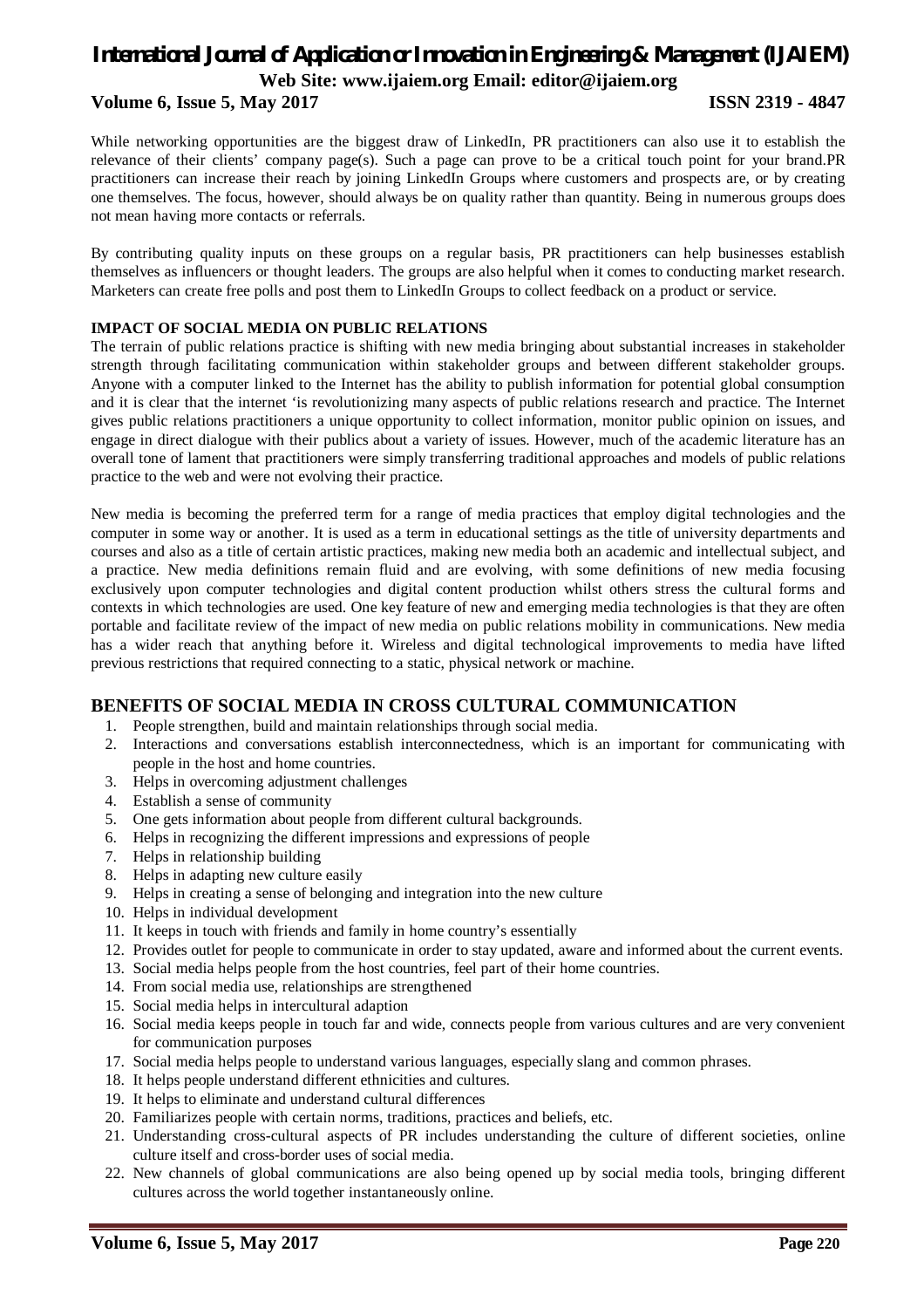# *International Journal of Application or Innovation in Engineering & Management (IJAIEM)*

**Web Site: www.ijaiem.org Email: editor@ijaiem.org**

**Volume 6, Issue 5, May 2017 ISSN 2319 - 4847**

# **CASE STUDIES**

# **STUDY OF INDIAN CULTURE**

# **IMPACT OF SOCIAL MEDIA IN INDIA**

After 'tech savvy' it is the 'social media savvy' that has become synonymous with today's generation. About 2/3rd of Indians online spend time on different social networking sites like Facebook, Twitter, YouTube, Pinterest, etc. Even the trend of sending personal emails seems to have become obsolete as compared to social media. But why is this media becoming so popular in India? Interaction, live chat, status updates, image- as well as video-sharing are few of the major aspects that play a role in the popularity of social media. On the other hand, customer's responses, interaction and brand awareness is why the companies are using social media in India and across the globe. Thereby, multiple roles played by social media beyond its core role of mere communicating information are leading to its popularity.

By December 2012, the number of social media users in urban India had reached 62 million. A sudden availability of smartphones and mobile Internet has led to a spurt in the use of social media. All the business ventures in India rely on social media to understand their consumer base, for brand awareness and interaction. Indian citizens use social media to build virtual communities, groups and to interact and chat. So, there is no doubt that Information and Technology, in particular rapidly increasing social media plays an important role in shaping the mind of customers towards certain products and brands. At the same time, it is used for entertainment and leisure by most of the Indians online. Each day, about 100 million Indians are engaged in social media, more than the population of Germany.

## **Social Media and Recruitment in India**

Social media and recruitment go hand in hand with social media becoming an integral part of recruiting firms. These firms are using LinkedIn, Facebook and Twitter to find new employees and skills. So, gone are the days when for employment recruiters as well as employees used to rely on employment exchange and classified ads in the newspaper. Hiring through traditional media was based on gut feeling whereas through social media, it is based on interaction, communication and direct response. Most of the organizations have well planned strategies for talent acquisition through social media.

#### **Social Media and Business**

Role of social media in business and consumer market in India cannot be undermined. It is the change in consumers' behavior that is changing the role of social media in India. With time, use of social media has seen a drastic change from just used for fun plus knowledge and marketing. For business purposes, Facebook is the most important social media platform as there is customers' engagement, followed by Twitter, YouTube and blogging. Social media is used by brands to build communities for interaction and spreading news.

So not only individuals but every organization, big or small, has an online presence on Facebook, Twitter, Pinterest, YouTube channels and other related social media platforms. 95.7% of organizations in India use social media to build communities, 76.1% for highlighting brand news, platform specific parameters such as number of likes, share, comments, people taking about the company are considered by 81% of the organizations to measure their success. As far as the budget is concerned, most of the organizations set budget below INR 10 million on their social media spending that makes 1-5% of their total marketing budget. Social media interaction provides useful information about the behavior of the customers to the organization on regular basis.

## **Social Media in Indian Politics**

Social media is not only confined to you and me but to politicians as well. Through different activities politics and politicians in India have brought social media into the limelight. It is expected that social media will play a huge role and influence the coming general elections to a great extent. The study by IRIS Knowledge Foundation and supported by the Internet and Mobile Association of India (IAMAI) has indicated this fact. Social media will be real game changer with political leaders having millions of fans on Twitter and supporters on Facebook as well as Google+. In order to build a certain image, most of the politicians also have their own websites. A few examples:

All the recent lectures by Gujarat chief minister Narendra Modi got huge social media attention. He even hosted a political conference on Google+ hangouts and this makes him the third politician across the globe to do this after Obama and Australian PM Julia Gillard. Ajay Degan hosted his Google+ Hangout in which the common man was free to ask live questions from him. He has a strong presence on YouTube, Facebook and Twitter.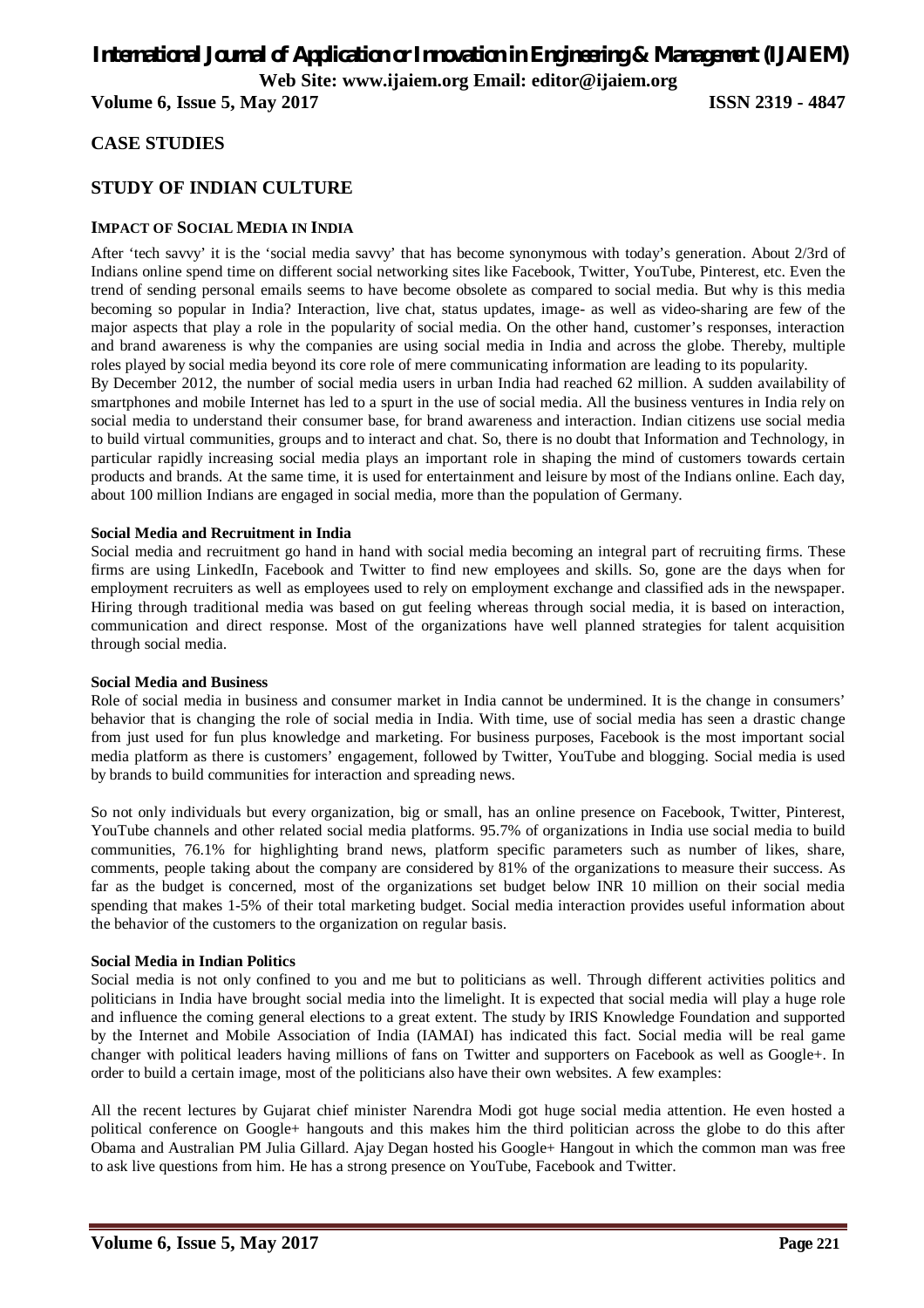# **Volume 6, Issue 5, May 2017 ISSN 2319 - 4847**

Shashi Tharoor is very active on Twitter and his tweets are quoted in mainstream media.Few months back, you must have seen a page on Facebook seeking Dr. Abdul Kalam as president of India.Then there is Anna Hazare's Social Media Campaign against corruption in India.Many researchers have indicated that social media would be stronger and more persuasive than television in influencing people.

# **LAKME-COSMETIC INDIAN BRAND**

Lakmé, which got its name from a late 19th century French Opera Lakmé by Léo Delibes, which is the French word for Goddess Lakshmi, has been in the business of sharing secrets of the mythical beauty of goddesses to Indian women. And in its attempt to diffuse the message to the mass, the cosmetic brand has used all kinds of marketing channels, including the now-popular digital media, led by social media platforms. To keep the focus sharp, in this article, we shall see how the brand has performed on social media leaving discussions on the rest of the channels for elsewhere. Audience Analysis of Lakmé

Owing to the brand building exercise by Lakmé, the sentiments expressed by people (see second image), both male and female, is either positive or neutral. There is almost no negative emotion flowing for the brand, but what is surprising is the number of male followers of the brand. As is evident in the following image, slightly over 40% of social media fans of the cosmetic brand comprises of male.



The gender distribution of Lakmé's fans could be a bit surprising, but not so its age distribution. The closer a person is to his/her prime the likelier is his/her chance of following the brand on social media- as you can see people between 21- 30 make the largest chunk of its social media followers.



# **Lakme Social Media Strategy**

Looking gorgeous and feeling beautiful seem to be the mantra that Lakmé follows on social media. The content it shares and the design of it talks not only about its products, fashion shows, and contests, but also about the little steps a woman (or a girl) can take to look gorgeous and be the object of much-coveted desire, as the brand sees it to be the driving agenda of all women, or at least its fans. We need to see in the following sections, what form this strategy takes when it comes to individual channels like Facebook, Twitter, and the like. Lakmé on Facebook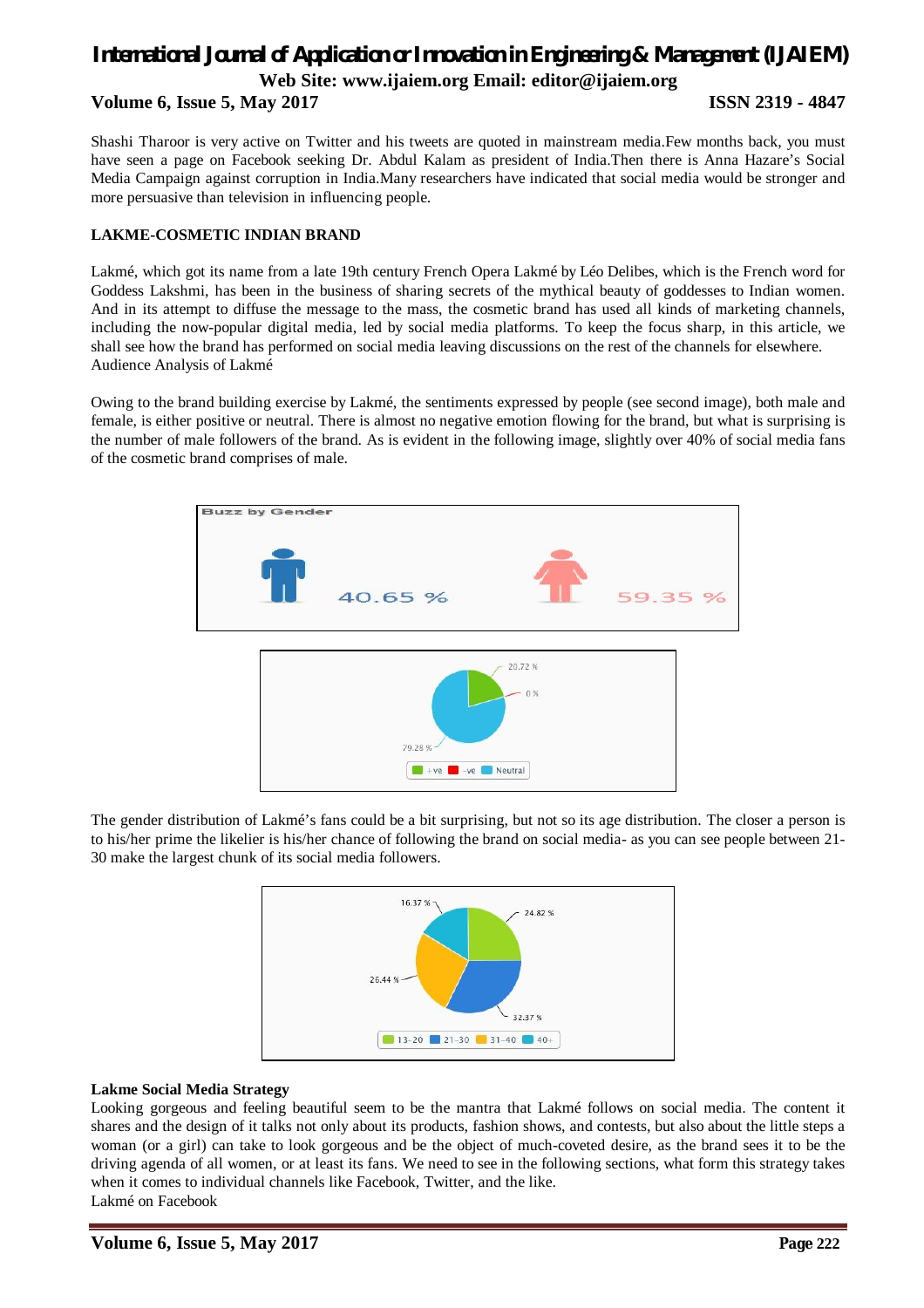With almost 19.25 lakhs Facebook fans, of which a little over 39,000 actively engages in discussion, Lakmé has a pretty strong Facebook presence. The brand has used a nice mix of image and video updates from its events, make up tips, and contest, which has helped it maximize its reach among Facebook Users

When sharing tips the brand does add a call to action asking its followers to take a particular action. For example, in the following image, the brand has asked its fans and followers to "like" the post only if theyare going to use the shared tips. 233 likes, 17 shares, and 8 comments are the testimony to how serious fans take the tips shared by the brand



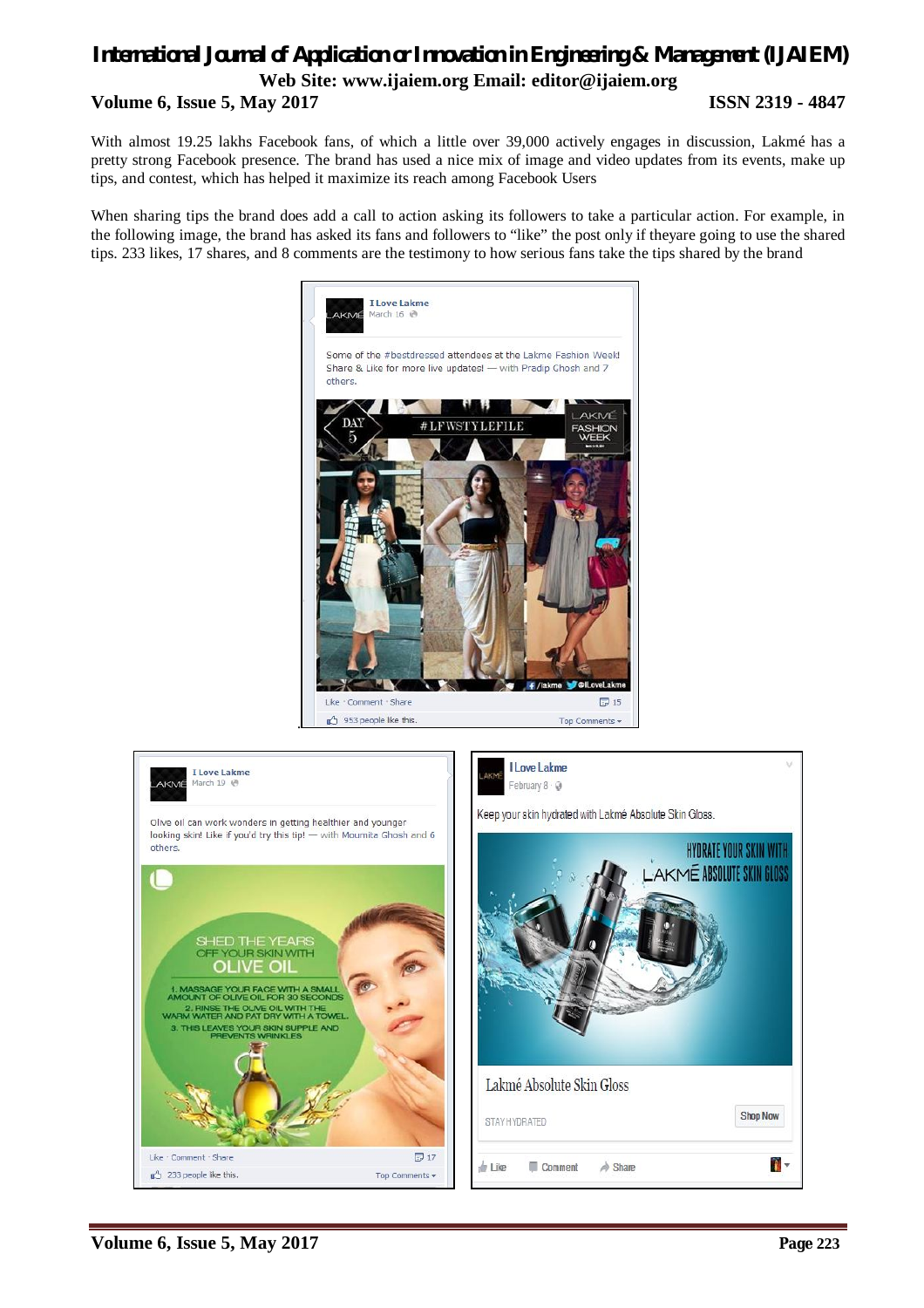Talking of the post updates, it is worth noting that Lakmé has made an apt use of hashtags, mentions, and links to important pages (see the image below), and the copy used in the posts may not be impressive, but it has secured some rather emotionally-charged comments. It could also be because of the reward announced for the winners



It is these types of content pieces that have moved people to engage with the brand, though mostly it is in the form of likes rather than comments or shares (see the images below). The brand should work on improving the instances of share and comments on its posts, and that it can do by improving the quality of copy it uses in its updates.

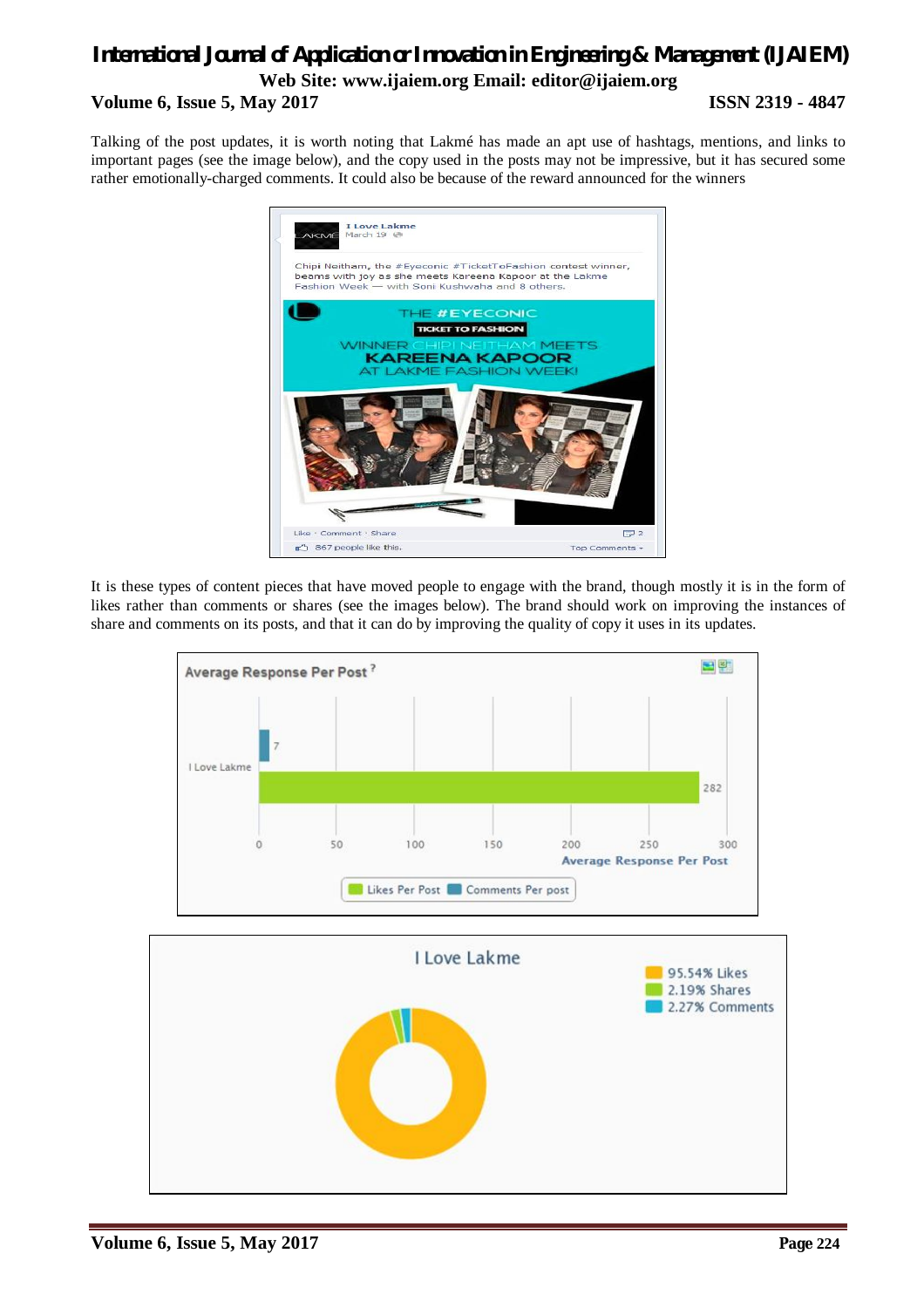## **Lakmé on Twitter**

Like Facebook, Lakmé is also significantly active on Twitter, in recent times, even though the number of its total fans is barely 10 thousand. But that could be because of some wrong decision taken in the past. At the moment, the brand is going strong and causing some real conversation on the micro-blogging website. One example of which can be seen in the following tweet.



## **Lakmé Elsewhere on social media**

The brand is also active on YouTube and Pinterest. It has more than 14,000 followers, with total video views of more than 82 lakhs, which is a respectable number in its own right. While many of its videos have not crossed a 1 lakh view count, some of them have recorded way beyond that. For example, the following DIY nail art video has been watched more than 2 lakh times, and the Kareena video posted below has been seen more than 9.5 lakhs times.

On Pinterest, it has more than 744 followers. Here the cosmetic brand has created 49 boards to entice followers with attractive pins. Although 744 is not a number to be proud of but seeing the strength of the platform in India, it is not a number to complain about.

## **Expert View and Results**

Lakme has managed to engage its primary target audience: girls and women, through various activities that seem to catch their fancy. It is surprising and pleasant to see that the brand has as many male fans and followers as their female counterparts, but they don't seem to be interacting much with them. While the content shared by the brand is catchy, the tonality can be improved. A lively communication will definitely improve their engagement and help them connect better with their audience. Also, it can be observed that most of the engagement is in the form of mere likes. Lakme should think of a content plan which leads to an engagement beyond mere likes. The brand needs to be more conversational and publish updates that are share-able.

# **STUDY OF FOREIGN CULTURE**

# **L'OREAL PARIS – COSMETIC BRAND**

## **Introduction**

The L'Oreal Group is the world's largest cosmetics and beauty company, with an annual turnover of €20.3 billion, a presence in 130 countries, 27 global brands, 68,900 employees and 19 Research & Innovation centers with brands such as Garnier, Maybelline New York and the Body Shop. They widely use social recruitment in various countries worldwide (such as India and the Philippines), however it is especially prominent in the United Kingdom and the United States.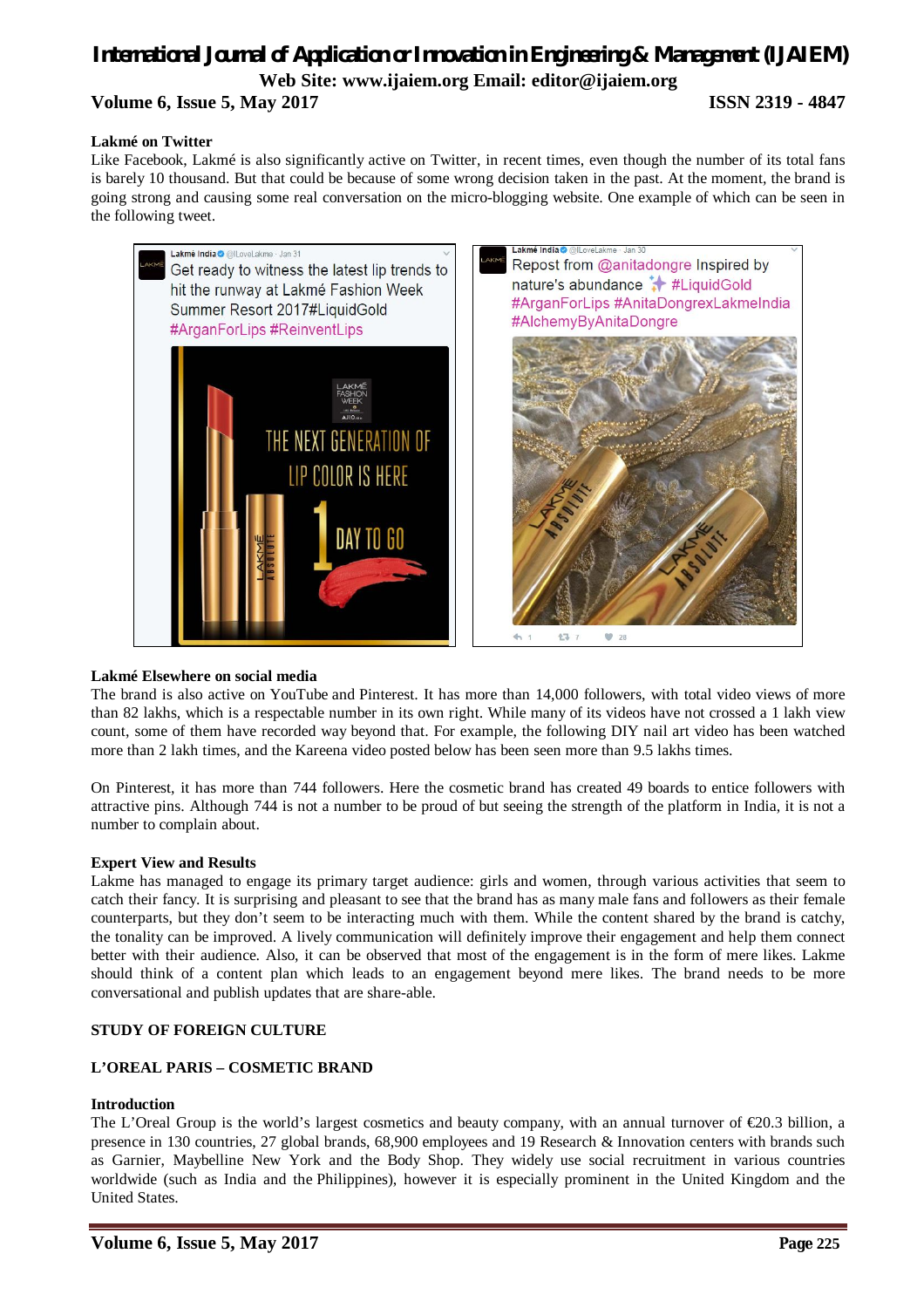# **Volume 6, Issue 5, May 2017 ISSN 2319 - 4847**

#### **The L'Oreal Social Media Strategy**

L'Oreal have a uniform branding on all the websites for the countries in which they operate. The jobs section of each website lists available positions in that country and only a few link to the relevant social networks. The UK LOreal.Jobs website links to theL'Oreal Talent Recruitment Facebook page, the L'Oreal LinkedIn page, the L'Oreal Luxe TalenTube Facebook page and the @LOrealCareers Twitter feed.

The L'Oreal US jobs website has an interesting and innovative way of linking to the relevant social media platforms. The Facebook page can be found via facebook.lorealusa.jobs, the Twitter @LOrealUSACorp feed via twitter.lorealusa.jobs, the LinkedIn page via linkedin.lorealusa.jobs and the YouTube channel is found at youtube.lorealusa.jobs (all these will be explored in more detail later, apart from the Twitter feed). The uniform branding of the various careers websites give an overall professional look to the careers side of L'Oreal, and the linking to the social platforms helps possible applicants find what they need with ease.

#### **L'Oreal on Facebook**

The L'Oreal Talent Recruitment Facebook page (facebook.com/LOrealTalentRecruitment) is the worldwide Facebook page for all L'Oreal careers and jobs (with other pages existing for certain countries – such as India), and uses the Work4Labs application for their 'Work for L'Oreal' tab. The Twitter tab is linked to the @LorealCareers Twitter feed, however the other tabs are not used often, and the page does not regularly post content. It does, however, have over 30,000 likes, so the jobs tab must be working well in attracting talent.

There are two other 'specialist' Facebook pages for the UK and USA – the UK graduate jobs and internships page (facebook.com/LorealGradJobsUKI), and the USA careers page (facebook.com/LOrealUSACareers).

The L'Oreal Grad Jobs UKI page, with a cover photo of some of its past employees, has no additional tabs (apart from the standard photos, map and likes), however it posts regularly with photos, job postings and links. With over 900 likes, the page is quite active, and does get comments, likes and shares on its content – but the lack of likes and activity can be explained by how specialist it is.

The L'Oreal Careers in the US page, however, is much more popular (with almost 7,000 likes), but does not post any content. It does, however, have a working 'Jobs' tab which lists current openings, as well as tabs explaining the ideas and missions of working for L'Oreal in the US. The cover photo is interesting, and the additional tabs are all branded in a similar fashion – a great way to run a page, apart from the lack of content!

## **L'Oreal on Twitter**

L'Oreal have careers based Twitter accounts for the UK (@LOrealGradJobs) with over 1,100 followers, and a general account (@LOrealCareers) with almost 3,500 followers.

The L'Oreal Careers Twitter feed (@LOrealCareers) holds around 3,500 followers, and regularly posts jobs (all using the hashtag #jobs) as well as some news articles about the company (which receive some 'retweets' and 'favourites'). The L'Oreal (graduate jobs) UK Twitter feed (@LOrealGradJobs) has over 1,100 followers, and posts daily about campus visits and other such news. They also reply to other users' tweets and run a very 'human' account. The normal tweets rarely get retweeted, but the contest tweets can have over one fifth of the followers retweeting them – a very popular way to attract talent, and increase the base that read job openings.There are other accounts, but these are the two main feeds for the UK and USA careers side of L'Oreal.

## **L'Oreal on LinkedIn**

L'Oreal have one LinkedIn company page – with a branded 'Careers' tab to match. The tab holds an introduction to working for L'Oreal, a YouTube (which can be seen below), plus testimonials from past employees and links to the L'Oreal Talent Recruitment Facebook page and @LOrealCareers Twitter feed, and relevant websites.

The tab is regularly updated with job openings and the branding looks very professional – a good job from L'Oreal. You can see a few statistics about L'Oreal's use of LinkedIn for recruitment below.

#### **L'Oreal onYouTube**

L'Oreal UK Careers has a branded YouTube channel (/LorealUKCareers) with only 5 videos and 5 subscribers but over 2000 video views. It does have a good quality graphic background, and links to corresponding websites, but it is the 'Trainee' set of videos which have the most views. YouTube is a great tool for social recruitment, and with the last video uploaded in May (and not very high quality – mainly filmed on a mobile phone), L'Oreal UK could spend a bit of time creating some simple videos to really promote working for the company.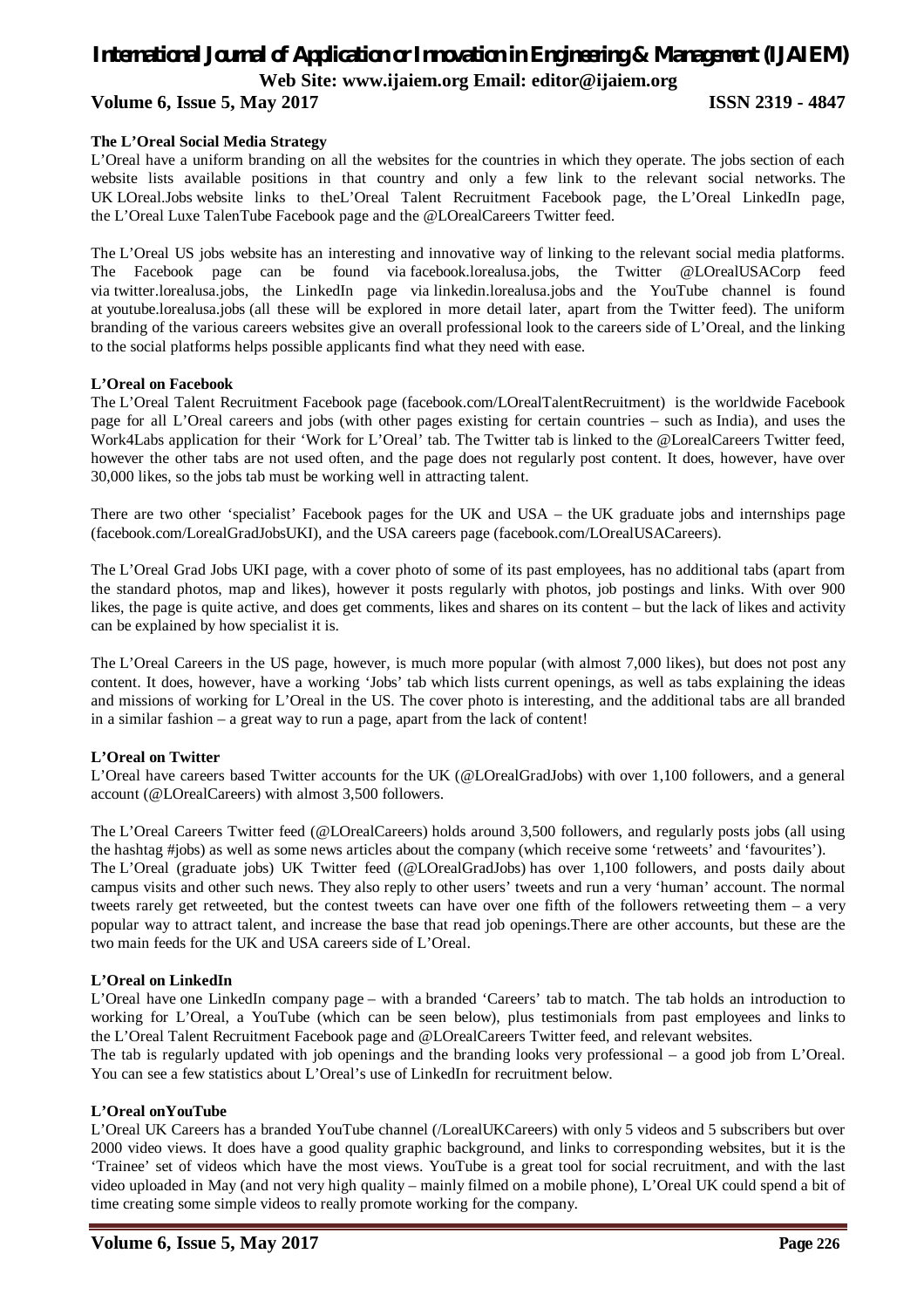# **Volume 6, Issue 5, May 2017 ISSN 2319 - 4847**

L'Oreal USA have a Careers channel (lorealusacareers) – named L'Oreal USA Corporate, with only 30+ subscribers, but almost 10,000 video views. There is no branding and only 10 videos (uploaded over a 2 year period). The videos are high quality, but hold no description or tags – so will never be found by future employees unless they find the channel. L'Oreal has a great resource here, but have not used it to its full potential (and they should, because it's worth it!) – even short 30 second high quality clips can really boost a recruitment process.

## **Expert View and Results**

There are two case studies surrounding L'Oreal's use of social recruiting – one from Facebook (courtesy of Work4Labs), and one from LinkedIn.

L'Oreal use the Work4Labs tab on their L'Oreal Talent Recruitment Facebook page(shown above). The case study surrounds an internship posted on their L'Oreal Talent Recruitment Facebook page using the Work for Us app, which allowed fans and employees to share the posting via their networks. Using the app, and the Work4Labs' AdvertHiring platform (to create advertisements linking to the job posting), the following results reached:

The internship's ad campaign had an "optimised" performance and return on investment – generating 5.88 million impressions with 4,167 clicks (a 0.071% click through rate (CTR). The click through rate was much higher than the average CTR of Facebook ads (which is roughly 0.02%).

This led to L'Oreal receiving 153 applicants (a 3.67% conversion) – with almost all of them being pre-qualified due to the specific targeting options (education, experience) that L'Oreal chose for the ads.

The campaign had an "immediate and high quality turnaround" with applicants viewing the job and submitting resumes minutes after it went live.

L'Oreal received 17 qualified resumes within the first 12 hours of the campaign – a huge difference to the limited success from traditional methods.

As these results (courtesy of Work4Labs) show, Facebook has been a success for social recruitment for L'Oreal.

L'Oreal used LinkedIn to solve 3 new challenges in their social recruiting process. The company recruits 6,000 new managers a year (including internships), using all the regular techniques, but wanted to solve these challenges (and used LinkedIn to do so):

## **Sourcing difficult-to-hire candidates**

## **Reaching passive candidates**

## **Online reputation**

The company set up a 'Careers' tab on their company page (as discussed above) and "polished" individual recruiter profiles. Using their current network – with 15,000 L'Orealmanagers and employees on the site – to find passive talent, the company had really fit the LinkedIn referral slogan of "the best employees refer the best candidates".

L'Oreal actively uses social media for their recruitment, and has results to match. Their Facebook pages are well branded however could do with more content, whereas their Twitter feeds are actively updated with jobs and news. Their YouTube accounts could be used more, whereas their LinkedIn page (and Careers tab) is just right – and may fit better with the rest of their pages once they receive the new design. The two case studies show that L'Oreal is actively using social networks for recruiting and it is successful – however it should never replace the more traditional methods, as you never know where the perfect candidate could apply from.

# **10.CONCLUSION**

The report touches the core areas of corporate communication, public relations and cross cultural communication. The major techniques and media tools in PR are newsletter, press releases, pitch notes, messaging, blogging, social media marketing, and digital media marketing. Social Media has a wide role to play in changing the mindset and lifestyle of common man. Social media is digging deep roots of transforming things in the world. Coming on to the discussion of the various inclusions within the raft of social media, social media is eliminating cultural bars, and is impacting the culture of any community everywhere in the world. The world is coming closer with social media, and thus public relation people or actioners are using social media bringing the world together more closely and benefit in lessening cross cultural barriers. We have seen the case studies of biggest prestigiously named cosmetic brands such as L'Oreal